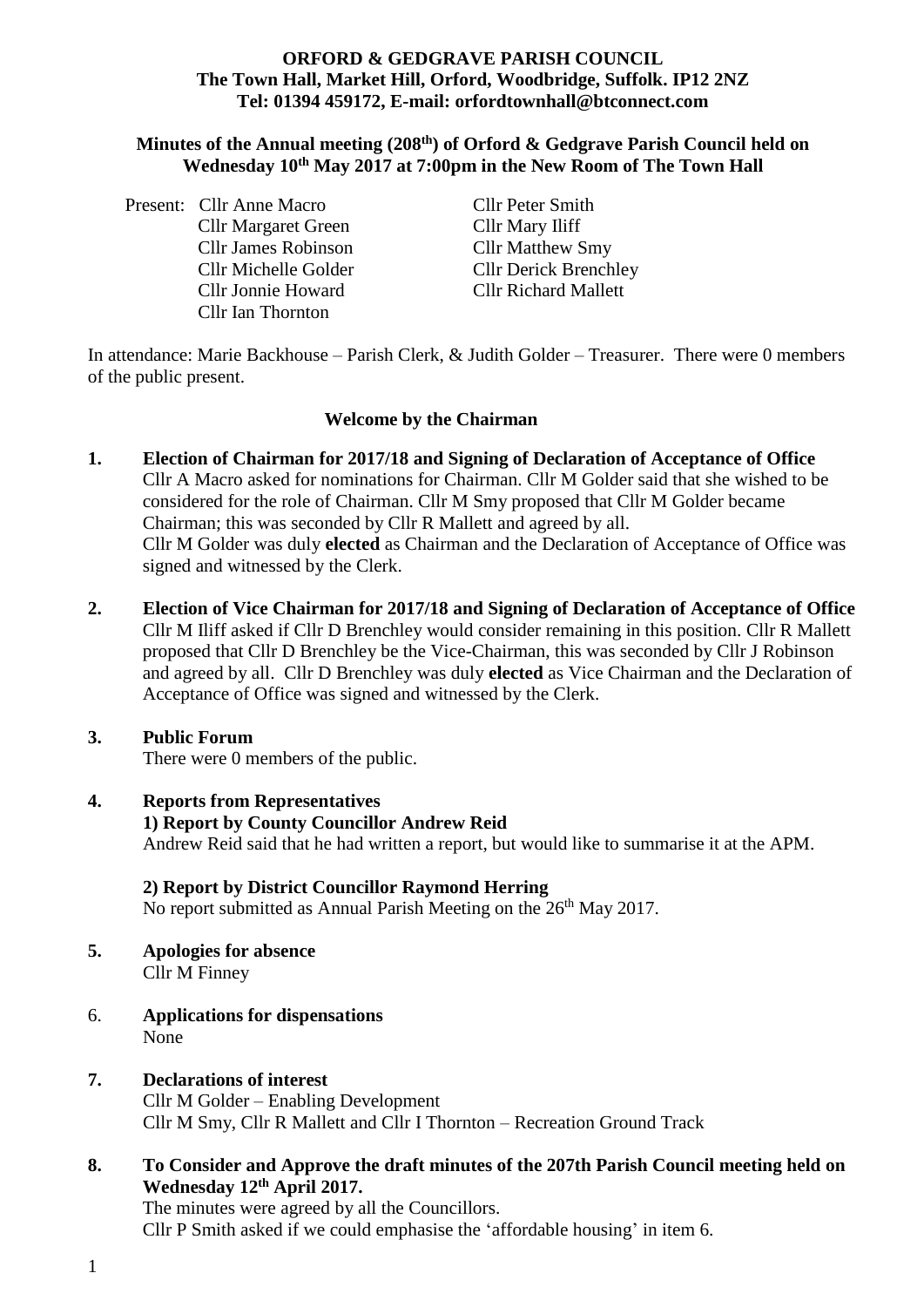# **9. Matters arising from the 207th Parish Council meeting held on 12th April 2017.**

Cllr M Golder read out an advisory email from LCPAS concerning the Castle track. We have 2 options; either first registration or adverse possession.

Cllr D Brenchley suggested that we go for the first registration.

Cllr M Iliff said that when this was applied for before, she was informed that English Heritage had objected to it.

Cllr P Smith said that we have no definite knowledge that EH will object.

Cllr J Robinson suggested that we should try for adverse possession.

Cllr M Golder said that the Clerk had looked through the catalogue of sale for the Sudbourne Estate in 1918. There is no mention of the Castle Track in this.

Cllr M Iliff suggested that we ask the local farmer to look at his deeds. The map related to the Estate Sale shows a number on the Castle House and the Castle but nothing on the track.

Cllr J Howard suggested that we should try to register the track, depending on the cost. The Parish Council should be the custodians to the village greens.

Cllr M Iliff reported that Birketts Solicitors had advised us against this.

Cllr A Macro commented that the knoll is not registered as a village green.

Cllr P Smith suggested that, following on from a previous email from the Fish & Chip cart owner, a couple of Councillors should go and visit him.

It was agreed by all that Cllr P Smith and Cllr I Thornton should meet with the Fish & Chip cart owner.

**Clerk to contact LCPAS regarding the next steps re adverse possession.**

#### **10. Treasurer's report**

# **10.1. Cheques and balances from 1st – 30th April 2017.**

The Council received, noted and approved the cheques and balances from  $1<sup>st</sup>$  April – 30<sup>th</sup> April 2017. Judith Golder reported that some of the cheques have been dated for March as they were included in last year's accounts.

#### **10.2. Parish Council Insurance Renewal**

Cllr M Golder reported that the insurance renewal had been received from Ecclesiastical – the cost of which was £640.58. This has been an increase of £25 from last year. This payment was agreed by all the Councillors.

#### **10.3. SALC subscription**

Cllr M Golder reported that the invoice for the renewal of our SALC subscription had been received. This was a cost of £321.16.

This payment was agreed by all the Councillors.

### **10.4. Staff pension**

Judith Golder informed the Councillors that staff pensions have to be considered. The NOTT is currently using a company called NEST. She proposed that we use the same company for the Parish Council. No one on the pay roll qualifies for a pension at the moment and this is of no cost to the Parish Council.

It was agreed by the Councillors to use NEST.

#### **10.5. Signatories**

Judith Golder reported that currently the Parish Council uses Barclays bank for the deposit and current account. We have three signatories, and it is suggested that these be the Chair, Vice Chair and one other. It was agreed to exchange Cllr M Green with Cllr M Golder and retain Cllr A Macro and Cllr D Brenchley.

It was also agreed by all the Councillors to open an online Unity Trust bank account.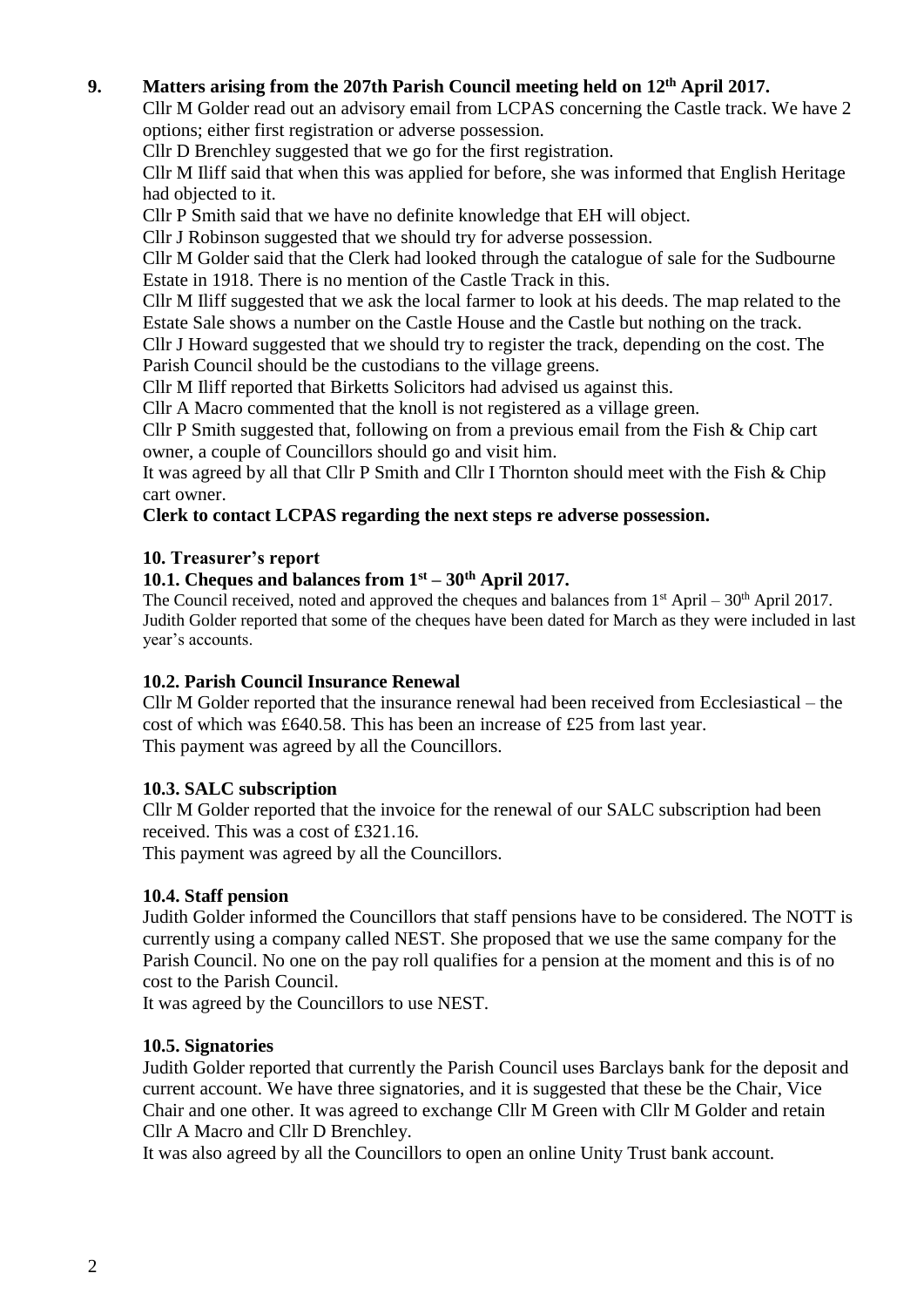# **11. Planning report**

# • **DC/17/1549/FUL – 2 Unicorns, Pump Street, Orford**

This was a request for alterations and extensions to a single dwelling. Cllr J Howard commented that the architect is to return the timber framed frontage above the garage, as it was in 1910. There are to be roof lights out the back and an increase to 4 bedrooms.

Cllr I Thornton said that the small balcony out the back over looks the garden of Elliots. Cllr J Howard said that this was a bay window and not a balcony.

Cllr I Thornton suggested that the neighbour may object to being overlooked.

Cllr P Smith commented that this was a good development in the village and would enhance Pump Street.

The Councillors had no objections to this proposal.

Cllr P Smith commented about the state of the front of the old Castle Estates shop on the Market Square. It looks as if it needs to be repaired as the woodwork has a hole in it. Cllr I Thornton suggested that we just talk to Mr Pinney.

Cllr J Howard volunteered to have a chat with Mr Pinney and this was agreed by all.

## **Planning Notifications**

### **12. Parish Council Business**

## **12.1 Renewal of preferred contractors.**

Cllr M Golder suggested that, in the absence of anyone else local, we continue to use Mark Thacker as a handyman for the Parish Council. This was agreed by all the Councillors. After some discussion it was agreed by all to use Elite as our preferred tree contractors. Suffolk Coastal Norse would continue to cut the grass on the village greens and the recreation ground.

### **12.2 Parish Council Representatives on outside bodies.**

Cllr M Golder asked if anyone would continue to be the Parish Council representative on the AOEP committee. It was suggested that as Cllr M Finney was currently our representative, we should ask him if he would consider continuing with the role.

### **Clerk to contact Cllr M Finney regarding the AOEP.**

Cllr M Golder asked who the current Recreation Ground Management Committee representatives were.

Cllr A Macro said it was Cllr D Brenchley, Cllr M Smy, Cllr M Green and herself. Cllr D Brenchley no longer wished to remain on the Committee; it was agreed that Cllr M Golder would take his place.

### **12.3 Registering with the ICO (Information Commissioners Office)**

Cllr M Golder reported that the Parish Council should register with the ICO as we hold personal data, email addresses etc. The cost of this for the year is £38. This was agreed by all. Also LCPAS is holding a training session linked to the ICO on the  $12<sup>th</sup>$  June 2017. The cost of this is £30 per person. It was agreed that Marie, Kara and Judith attend this training. The cost of Judith's training should be split between the NOTT and the PC.

### **12.4 Neighbourhood Watch/No Cold Calling Zone**

Cllr A Macro commented that she had read an article in the Councillor magazine about registering areas as 'no cold calling zones'.

Cllr I Thornton suggested that this should be placed in the Village Voice. This was agreed by all.

Cllr A Macro informed the Councillors that currently there are 8 members of the Neighbourhood Watch. Cllr M Green agreed to be the representative for Gedgrave.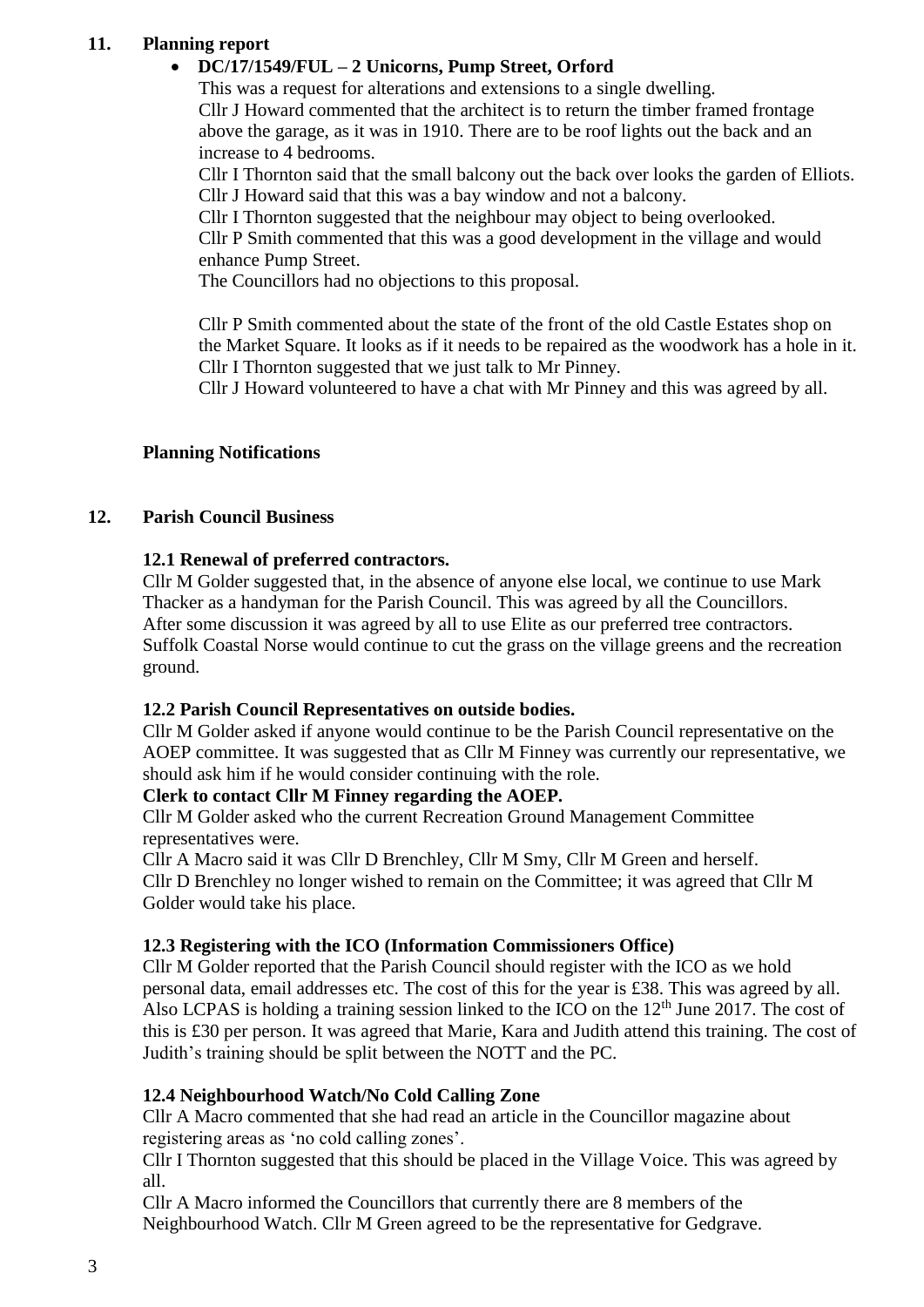## **12.5 Enabling Development**

Cllr J Howard suggested that at the last meeting we received some information from the AOEP regarding Enabling Development. After the talk by Sir Edward Greenwell, Cllr J Howard suggested that the PC had given support for this. The scheme is to build large houses, with a 30% profit on one house. This will provide money for the sea/river defences, but will the people buying these houses support the local assets. Did the PC support this?

Cllr I Thornton said that our objections will be placed when the planning applications appear from SCDC.

Cllr M Iliff said that Sir Edward would appreciate our blessing to this project.

Cllr J Robinson suggested that SCDC would have a list of people who wish to have land for building. The AOEP need to receive the maximum amount of profit, on the plot of land.

Cllr I Thornton asked how else we are to provide the money for the defences.

Cllr J Howard commented that these plots could be split and sold with planning permission on. Cllr M Iliff said that this had been tried in Alderton and it was not successful.

Cllr P Smith commented that a lot of money and time had already been invested in this project; protecting the parish is important.

Judith Golder (Treasurer) asked permission to speak. The Chairman gave permission. Judith Golder stated that it is important that the residents of Orford appreciated that this land has been donated to enable as much money as possible be raised not just to protect their land but all properties in Orford.

Cllr J Howard asked if the PC had given approval or permission of this.

Cllr M Golder said that we should state the reason why this land has been sold; to protect the village.

Cllr P Smith commented that the impact of 1 or 20 houses has already been considered by the SCDC.

It was agreed that the PC could provide their approval/disapproval when the planning application arrive from SCDC.

### **12.6 Tractor visit**

Cllr M Golder reported that a group of tractor enthusiasts would be visiting the village with 40 tractors, and they may wish to use the recreation ground as a base for a lunch break. Cllr I Thornton commented that this had already been agreed at the NOTT meeting and the tractors were to use the bottom half of the Quay Car Park.

Cllr A Macro reported that the use of the Car Park was a cost to the Tractor group; at the Riverside meeting the cost was mentioned therefore the idea of allowing them to use the recreation ground was suggested as an alternative and should be mentioned to them.

Cllr I Thornton said that if the Tractor group was unhappy with the cost, an email went around and agreed they should have it for free. This was something that should not have been discussed at a sub-committee. I understand that the Sports & Social Club had already been asked if they could open their facilities for the Tractor group. The idea of using the recreation ground should not have been offered as it was discussed at the NOTT meeting not the PC meeting.

Cllr R Mallett commented that he too had been told the Tractors were going to the recreation ground.

Cllr P Smith said that decisions should be made at meetings and not via emails.

Cllr M Golder asked if a decision could be made about the site for the Tractor group.

Cllr I Thornton suggested that the recreation ground would be churned up if the weather was bad.

Cllr P Smith proposed that the back half of the car park is used for the Tractor group free of charge; this was seconded by Cllr I Thornton and agreed by all.

Cllr M Golder and Cllr I Thornton agreed to arrange cones and signs the evening before the visit.

### **12.7 Quote to tighten the zip wire**

Cllr M Golder reported that we had received 2 quotes for the tightening of the zip wire; the first from Action Play & Leisure - £1,018, and the second from NGF Play - £498. The